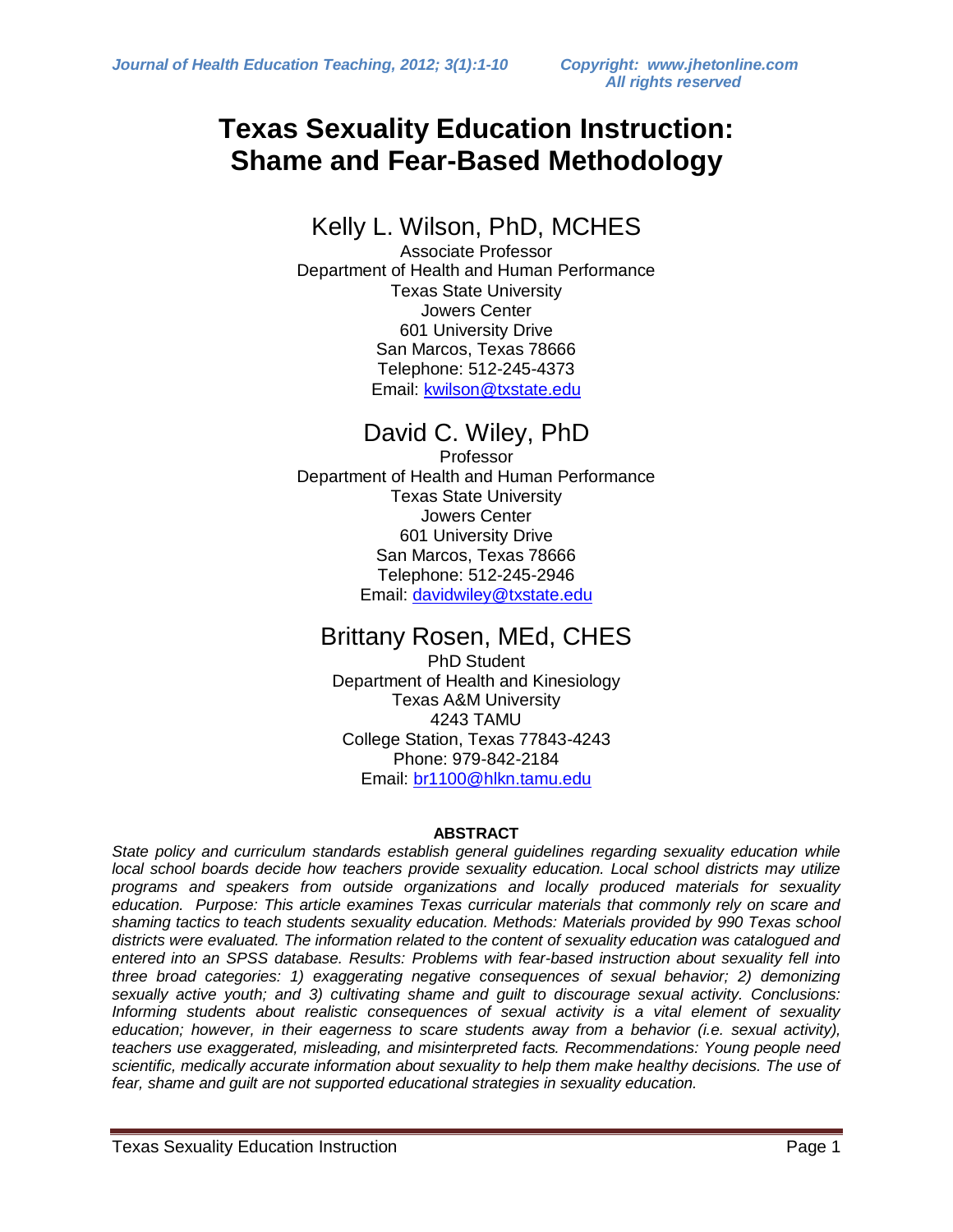### **INTRODUCTION**

From a legal standpoint, the sexuality education debate in Texas public schools has long been settled. The Texas Education Code (TEC) 28.004 (1995) clearly indicates that sexuality education instruction must be part of the curriculum for Texas public school students. The debate now centers on what type of sexuality education should be taught.

 Though a number of terms are used to categorize sexuality education, the two primary approaches in teaching sexuality education are abstinence-only and abstinence-plus (Kirby, 2007). In the abstinence-only approach, students learn that abstinence from sexual activity is the only healthy and morally correct option for unmarried people. Under this approach, students are provided no information about contraception and other means of preventing pregnancy and sexually transmitted diseases (STDs); however, failure rates of contraceptives are often included in this approach. Conversely, abstinence-plus education includes sexuality education that emphasizes abstinence as the first and best choice for unmarried youth, but also includes medically accurate information on pregnancy and STD prevention, including contraception (Wiley & Wilson, 2009).

 Texas youth rank well above national averages on virtually every published statistic involving sexual risk-taking behaviors. The Centers for Disease Control and Prevention's 2007 Youth Risk Behavior Survey compared Texas youth to a national sample of adolescents on several sexual risk-taking behaviors (see Table 1) (Centers for Disease Control and Prevention, 2008). The 2009 sexual risk-taking behaviors followed the same trends-ranking above the national average (Centers for Disease Control and Prevention, 2010).

Outcomes of these risky sexual behaviors are equally of interest. In 2009, the teen birth rate among girls age 15-19 in Texas was 60.7 compared to 39.1 in the United States (Martin et al., 2011). Texas has one of the highest teen pregnancy rates among girls age 15-19 in the country at 88 pregnancies per 1,000 teenagers ages 15-19. The U.S. average is 70. Couple these data with the proportion of children under 18 living below the federal poverty level (24%) and without health insurance (17%) (The Annie

E. Casey Foundation, 2009), it is no surprise that Texas adolescents rank consistently at the top in these statistics, sexual risk-taking behavioral outcomes and ways to prevent them are of concern across the nation.

 More than a decade ago, the Texas Legislature made the decision to promote abstinence-only over any other method of sexuality education in Texas schools. While the law does not prohibit other approaches to sexuality education, state officials have been and remain committed to an abstinence-only philosophy (Sexuality Information and Education Council of the United States (SIECUS), n.d.). Yet, there is a growing body of evidence indicating abstinence-only programs are ineffective in changing teen sexual behavior. To date extensive longitudinal studies have found youth who participated in abstinence-only programs were no more likely than youth not in the programs to have abstained from sexual intercourse in the four to six years after they began participating in the study. Youth in both groups who reported having had sexual intercourse also had similar numbers of sexual partners and had initiated sex at the same average age (Devaney, Johnson, Maynard, & Trenholm, 2002). Additional state and national studies have reported similar results (Kirby, 2008; Kohler, Manhart, & Lafferty, 2008).

 Previous studies have documented serious and pervasive problems with the accuracy of prominent federally funded, abstinence-only curricula. In 2004, California Congressman Henry Waxman of the U.S. House Committee on Government Reform examined abstinence-only sexuality programs and found them rife with distortions and false and misleading information. The congressional report found specifically that abstinence-only curricula contain scientific errors, provides false information about the effectiveness of contraceptives, treat stereotypes about girls and boys as scientific fact, and often blurs the line between science and religion (United States House of Representatives Committee on Government Reform – Minority Staff, 2004).

 Research results about the effectiveness and accuracy of abstinence-only sexuality education caused states to withdraw from the abstinenceonly approach. Meanwhile, Texas policy-makers have remained committed to abstinence-only sexuality education. State policy and curriculum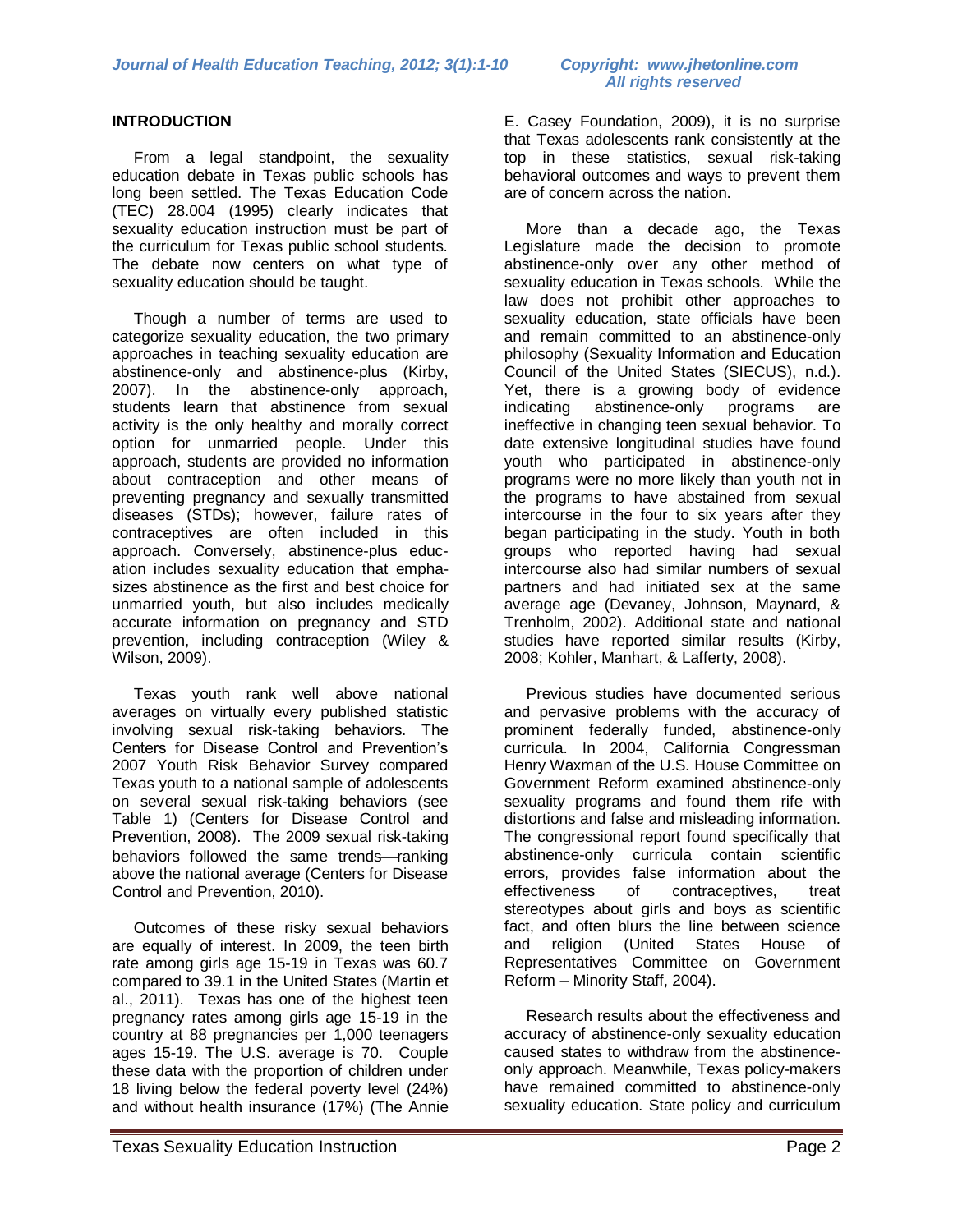standards establish general sexuality education guidelines, including state-approved health textbooks, but each local board of trustees decides how teachers will provide sexuality education. Under the concept of local control, each district has latitude in decisions about how to approach sexuality education. For example, districts may utilize programs and speakers from outside organizations and locally or teacher developed materials for sexuality education.

 Broad generalizations about sexuality education based on Texas' state policy are not sufficient to describe what actually happens when the policy is implemented in classrooms. An overwhelming majority of Texas school districts more than 94 percent do not give students any human sexuality instruction beyond abstinence-only (Wiley & Wilson, 2009). Just over two percent ignore sexuality education completely, and only four percent of Texas school districts teach any information about pregnancy and STD prevention, including various contraceptive methods. Furthermore, from scientific and methodological perspectives, the quality of many abstinence-only programs used in Texas classrooms is poor and inadequate (Wiley & Wilson, 2009). Public opinion research shows that even in a state like Texas, well known for its conservative politics and religion; most parents want their children to be taught information on abstinence *and* effective methods to prevent unintended pregnancy and STDs (Scripps Howard, 2004).

### **PURPOSE**

This study provides an in-depth examination of what information is being provided to students in classrooms through instructional materials. This study offers a comprehensive examination of sexuality education in virtually all of Texas' public school districts and examines the curricular materials that commonly rely on scare tactics and shaming to teach students about human sexuality.

### **METHODS**

In 2007, with a request for information under the Texas Government Code 552 (1993)-Public Information Act-contact was made with every public school district in Texas (1,031 districts). Because the request was made under this Act, districts were required by law to submit all relevant documents (Texas Government Code, 1993). District representatives were asked to provide any and all documents describing and explaining sexuality education instruction. In the end, 990 districts (96%) complied with the request by submitting documents and materials. This study is based on the direct evaluation of original documents submitted by districts: curricular materials, student handouts, speaker presentations, board policies, School Health Advisory Council (SHAC) minutes, and other relevant documents.

 Materials were evaluated and supporting documentation related to the content of sexuality education were catalogued and entered into an SPSS database. In some cases, however, documents indicated a district utilized outside speakers, programs or curricular materials in its sexuality education instruction, but a complete copy or explanation of those resources was not provided in the district's response. In cases where a district file lacked complete information, researchers utilized a variety of secondary sources to gather relevant data.

 There are two important notes about the criteria used to categorize material submitted related to the content of sexuality education. First, with regard to sexuality education philosophy, the reviewers applied a broad definition for "abstinence-plus" when evaluating school districts. A district including any curricular materials or speakers mentioning the most basic information about effective contraceptive use was determined to follow an "abstinence-plus" philosophy. Districts providing materials not including information about contraceptives or referred to them only in terms of failure rates—were categorized as "abstinence-only" material. Likewise, districts that reported using *only* the state-approved health textbook were categorized as "abstinence-only" districts (because of the lack of contraceptive information included in the state-approved health textbooks).

### **RESULTS**

Fear-based instruction was included in the materials that were submitted by Texas public school districts, and fell into three broad categories:1) exaggerating negative consequences of sexual behavior; 2) demonizing sexually active youth; and 3) cultivating shame and guilt to discourage sexual activity. Examples of each of these categories are presented.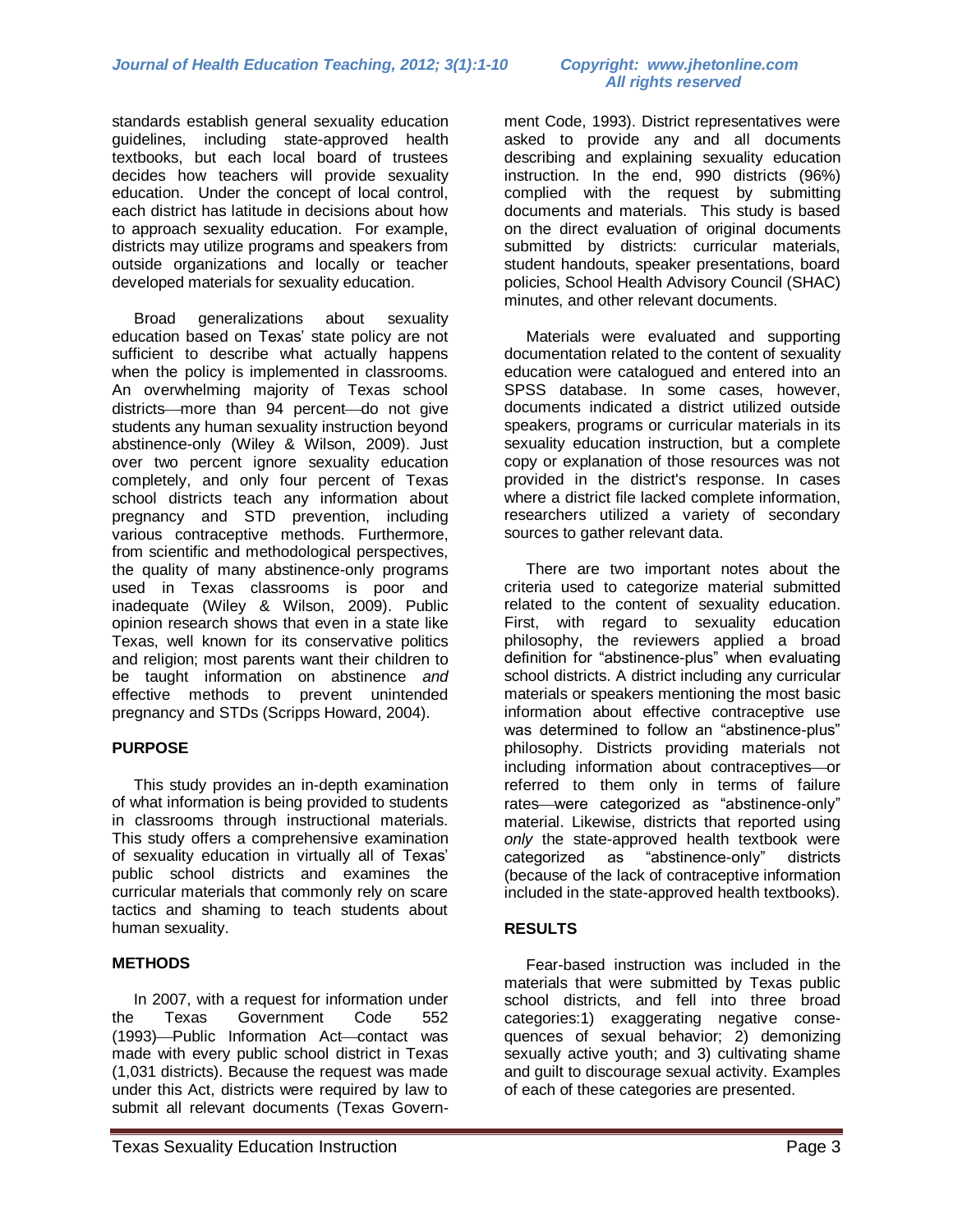Rising rates of teen pregnancy and STDs clearly highlight the potential health consequences of sexual activity among young people. Informing youth about these legitimate and very real adverse health risks is a necessary component of any responsible and ethical sexuality education program. Unfortunately, this research shows students enrolled in Texas secondary schools are likely to hear a variety of exaggerated, distorted, and false information about consequences of sexual behavior.

 The state's most widely used vendorproduced curriculum, *Scott & White Worth the Wait®,* which is used in 17 percent of Texas school districts, warns students that premarital sexual activity leads to depression, suicide and divorce later in life (SIECUS Review, 2008j). This curriculum's admonition that "teenage sexual activity can create a multitude of medical, legal, and economic problems not only for individuals having sex but for society as a whole‖ makes *Scott & White Worth the Wait®* tame in comparison to other materials (SIECUS Review, 2008j). Over-the-top hyperboles about the repercussions of sexual activity are key elements in many abstinence-only materials submitted by school districts.

 A list of catastrophic consequences associated with adolescent sexual activities used in materials and presentations can be found in Table 2*.* Of these exaggerations, death is not an uncommon theme when it comes to instruction about sexuality. The *Why kNOw?* curriculum, tells sixth-graders: "WARNING! Going on this ride could change your life forever, result in poverty, heartache, disease, and even DEATH" (SIECUS Review, 2008h) [Emphasis in original]. Other materials directly connect death to sex before marriage. Materials inform youth if they have sex before marriage, they should be prepared to die (Rose, 2005), or engaging in sex is compared to playing "Russian roulette with all but one chamber full" (Baird ISD, n.d.).

 Human Papilloma virus (HPV) is often singled out as a particularly ruthless killer. A video provides an excellent example of the distortions common to fear-based instruction about sex and HPV: You've found this girl you love, I mean this is it, all those other girls, they were just messing around. This is the real thing. Pull out that diamond, look her in the eyes, if you're really cool guys you get on your knees, you say "marry me, by the way I've got genital warts, you'll get it

# *All rights reserved*

too, and we'll both be treated for the rest of our lives in fact you'll probably end up with a radical hysterectomy, cervical cancer, and possibly death but marry me." (SIECUS Review, 2008e)

 HIV/AIDS is also commonly used in attempts to frighten students about the dangers of sexual activity. The consequences of contracting HIV (or any STD) are certainly very real and serious. Nonetheless, many abstinence-only programs and presentations cannot resist the temptation to exaggerate and distort information about HIV. School districts, for example, falsely tell youth they are in the "highest risk group for HIV/AIDS" (Midland/Odessa Area AIDS Support, Inc., 2008). This message is coupled with the dire warning:

When we [parents] were their age, we had no STDs to worry about that could kill us. Today, we list 7 in their world that can actually kill them….They constantly receive the message that "everything is acceptable today." But what they are not being told is that if they do what is so accepted today THEY COULD DIE! (Midland/Odessa Area AIDS Support, Inc., 2008) [Emphasis in original]

 Additional attempts to frighten students were found. For example, exercises included the statement: "AIDS is not curable and will result in \_\_\_\_\_\_ [death]‖ (Baird ISD, n.d.). Skits and role playing sometimes reinforce the idea that sexual behavior always results in tragic consequences. For example, a skit called "Jumping off the Bridge‖ discourages the use of condoms as protection from STDs, exaggerating their failure rate in an effort to discredit their effectiveness at all (Baird ISD, n.d.).

 Finally, many students learn if an STD does not kill them, the psychological consequences of sexual intercourse are dreadful. Abstinence-only materials regularly imply—and sometimes state outright—the future is bleak for any student who engages in any premarital sexual activity. The point is carried so far that the consequences presented seem absurd to young people. For example, the *Why kNOw?* curriculum informs students: "But if we take the bait, they could lead to our ultimate destruction or death. It may not be a physical death, but just as real – the death of a relationship, a friendship, a dream or a goal" (SIECUS Review, 2008h). In an over-the-top fashion, the *FACTS* curriculum puts it bluntly stating "You know people talk about you behind your back because you've had sex with so many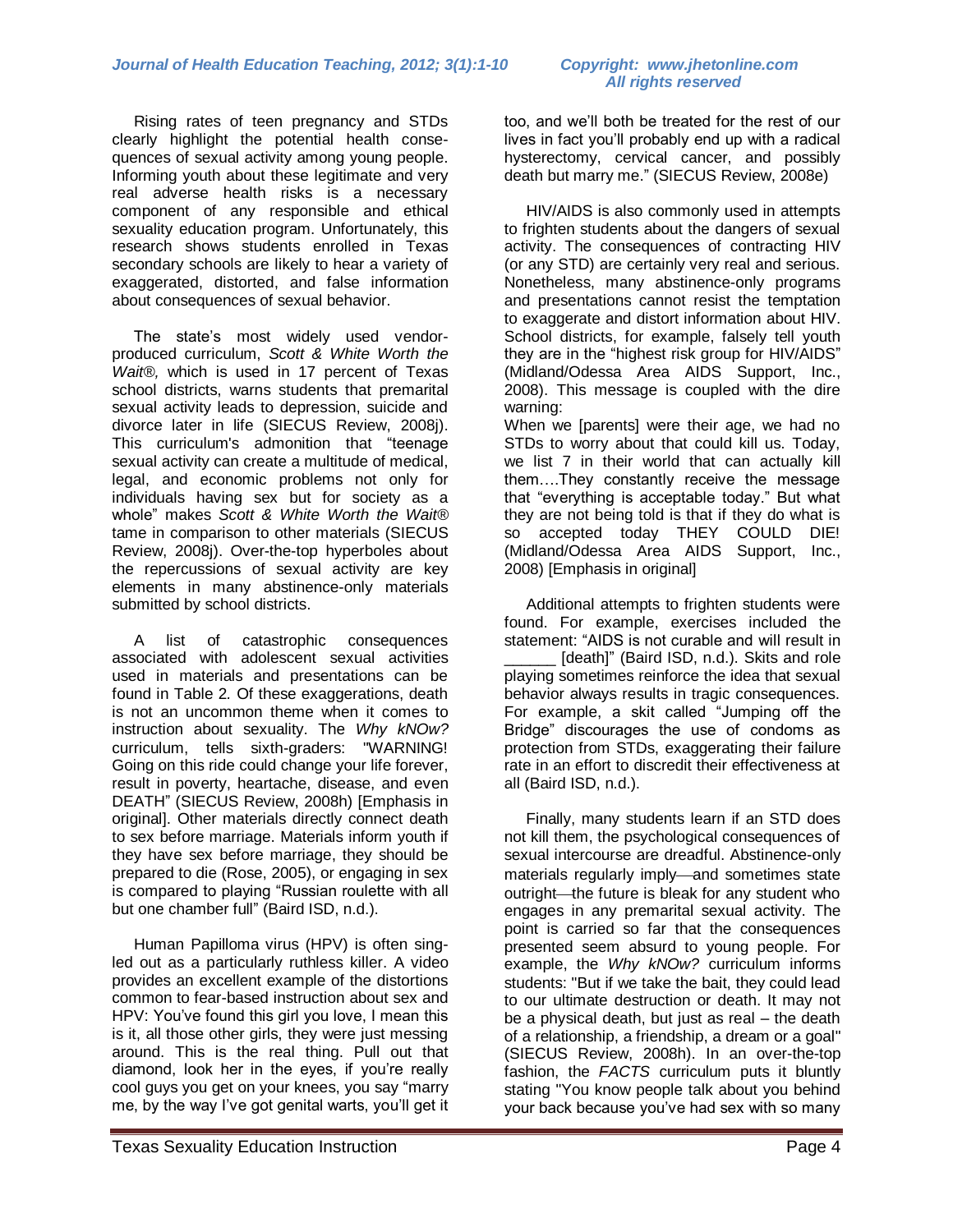people. It's so empty too. Finally you get sick of it all and attempt suicide" (SIECUS Review, 2008c).

 Instructional materials commonly portray unmarried people who engage in any sexual behavior as unhappy individuals with low selfesteem and universally poor judgment. Sometimes sexually active students are depicted as prone to self-destructive and even illegal behaviors. *WAIT Training* (used in Texas and in many schools across the nation) presents a misleading *fact*:

Fact: Sexually active teens are more likely to be depressed and to attempt suicide. Sexually active teens are less likely to be happy, more likely to be depressed, and more likely to attempt suicide. Teenage girls who are sexually active are three times more likely to be depressed and three times more likely to attempt suicide than girls who are not active. Teenage boys who are sexually active are more than twice as likely to be depressed and are almost ten times more likely to attempt suicide than boys who are not active. (WAIT Training, n.d.) [Emphasis in original]

 Statistics presented to youth are exceptionally misleading and biased. Additionally, these statistics are effective in communicating to students that sex is inexorably linked to mental disorders, suicide risk, and death. The *FACTS*  curriculum compares sexual activity to substance abuse, fire, drunk driving, prostitution, and an ocean storm with "waves of enormous size [that] brought terror and death" (SIECUS Review, 2008d).

 Another strategy commonly employed in sexuality instruction utilizes adolescents' tendencies to judge the behavior of peers (Wiley & Wilson, 2009). This approach demonizes those who do not remain abstinent. On the contrary, this strategy promotes those who refrain from sex as being morally superior (Wiley & Wilson, 2009). In numerous school district trainings, teachers hear this predisposed message reinforced. In one educator training, information was asserted that sexually active students are "the topic of gossip and lies" (Gordon, 2007). Additionally, *WAIT Training*  suggests young people who are not sexually active have the ability to develop their selfcontrol and create a value system, implying that sexually active youth do not possess this ability (SIECUS Review, 2008g).

 Sexually active students are depicted as inferior to abstinent peers. The *Sex Respect®* curriculum teaches sexually active youth lack self-control, give in to peer pressure and have low self-esteem (SIECUS Review, 2008f). Conversely, students who are not sexually active are assigned a morally superior status in which they can be expected to develop socially, emotionally and intellectually. The *No Apologies™* curriculum sums up this perspective: "Destructive behaviors such as violence, dishonesty, drug abuse and sexual promiscuity arise from a common core—the absence of good character" (SIECUS Review, n.d.).

 Scare tactics are often accompanied by strategies designed to cultivate feelings of shame, guilt and embarrassment surrounding sexual activity. Religion plays a role in some of these cases, with sexually active students portrayed as letting God down and violating ―God's standards‖ (Baird ISD, n.d.). In most cases, however, shame-based messages focus on manipulating feelings of guilt and a loss of personal worth.

 Some school districts accentuate these points (i.e. shame, guilt, etc.) in a clear fashion. A PowerPoint presentation includes a slide titled "Sex outside of marriage starts a chain reaction." The chain reaction includes: sexual intercourse, guilt that comes with it, self deception (rationalizing) and desertion (we feel separation from the people that we let down because we are doing the forbidden: e.g. parents, future spouse, friends that are counting on you to be strong for them). (Burleson ISD, n.d.)

 A number of strategies reinforce the suggestion that sexually active young people are "damaged goods" and engaging in sexual intercourse will make future relationships, including marriage, difficult or even impossible. Various abstinence-only programs, such as *WAIT Training* and others*,* use a variation of an exercise in which students are instructed to apply clear tape, representing virginity, to their arms. In the *WAIT Training* version of this exercise, students are instructed to rip off the tape, signifying the breakup of a sexual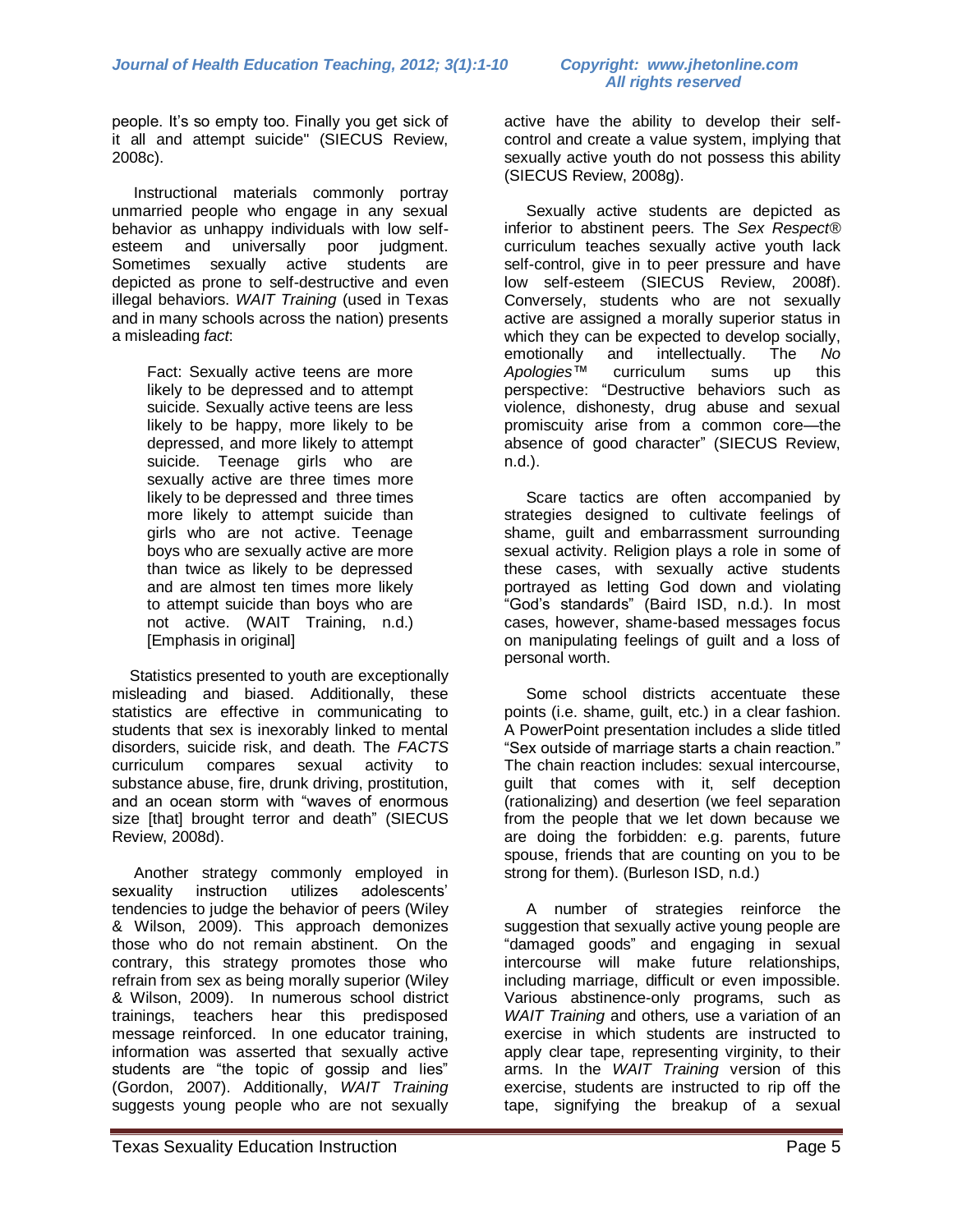relationship. The teacher then holds up the tape and shows that it is no longer clear: "He left some very special things on this tape. Skin, hair, cologne, DNA" (SIECUS Review, 2008g). When the tape is applied to another student's arm, students are told that they can see how the "bonding strength" of the tape has been diminished. Teachers are then instructed to ask students: "If this process gets repeated too many times, do you think it will affect this person's (hold up the tape) marriage?" (SIECUS Review, 2008g). Materials from programs explain the tape demonstrates how easy it is to pass on STDs and how "emotional scars can lead to problems 'bonding' with their husband/wife one day" (Lewisville ISD, n.d.). One is left to wonder, of course, how this affects students who are already sexually active.

 The most vivid example of this shame-based instruction comes from a school district that utilizes a skit where students are told that wrapped presents represent a couple's virginity (Brady ISD, n.d.). The female's present, representing her virginity, has been "torn up, symbolizing the possible contamination of STDs and the emotion (sic) weight of past relationships". The boy's present is beautiful because he hasn't given his away, so there is no risk for contamination. (Brady ISD, n.d.)

 A narrator concludes the skit by telling students that "whole families have died from AIDS because the mother or father had the disease before they got married and passed it to their spouse and then to the children at birth" (Brady ISD, n.d.). The connotation of *sex* and *contamination* are clear: virginity is clean, while sex is not. But the skit offers hope of a sort by stating "Even if you have had sex in the past, you can have a 'secondary virginity' and save what is left of yourself for marriage" (Brady ISD, n.d.). Although the idea of second or renewed virginity is approached and encouraged in schools, it is still not quite good enough. In *Choosing the Best PATH™,* an exercise called "A Mint for Marriage" has students pass around an unwrapped peppermint patty. Once the candy is returned, the teacher asks if a student would like to eat it. The teacher is to ask: "Why is this patty no longer appealing?" The answer: ―No one wants food that has been passed around. Neither would you want your future husband or wife to have been passed around." "Is there any way to make the food usable again? (Put it back in the wrapper, refrigerate it,

# *All rights reserved*

and the bacteria will die. It will be almost like new.) Say that this is similar to renewed virginity, when a person who has been sexually active decides to be abstinent until marriage" (SIECUS Review, 2008a).

 Finally, the *FACTS* program (used in 20 Texas districts) denigrates children from divorced families. The Teacher's Edition of the FACTS curriculum states, "Children of divorce are 5 times as likely to be suspended from school; 3 times as likely to need psychological counseling; and are absent from and late for school more" (SIECUS Review, 2008b). Setting aside the fact that no citations are provided for these "facts", it is unclear why students should be made to feel badly about having parents who are divorced, something over which they have no control. Apparently, the purpose of this statement is to sanctify the "nuclear" family and warn students well in advance of marriage about the evils of divorce.

### **CONCLUSIONS**

There is no doubt that fear and other negative messages are ineffective ways to educate young people about sexuality and health. Research has shown using fear-based strategies increases fear levels among students, but does little to actually change behavior (Dillard, Plotnick, Godbold, Freimuth, & Edgar, 1996). Students must be taught self-efficacy skills (i.e. "I can do this"), not just be given scare tactics (i.e. "have sex and be prepared to die"). In fact, if both the perceived risks of sex and the perceived efficacy of prevention strategies are high, individuals are more likely to adopt preventive behaviors. However, when perceived risk is high but expectations about the effectiveness of prevention are low, individuals are likely to dismiss the risk message as propaganda (Witte & Allen, 2000). In short, telling students that "sex can kill" while providing abstinence as the only means of prevention (and ignoring or distorting information about condoms or other prevention strategies) may result in many students completely ignoring the message.

Failure to make a distinction between treated and untreated STDs-particularly HPV-is a common fear tactic in many materials and presentations in Texas secondary schools. HPV is one of the most common STDs that can cause genital warts and can lead to cervical and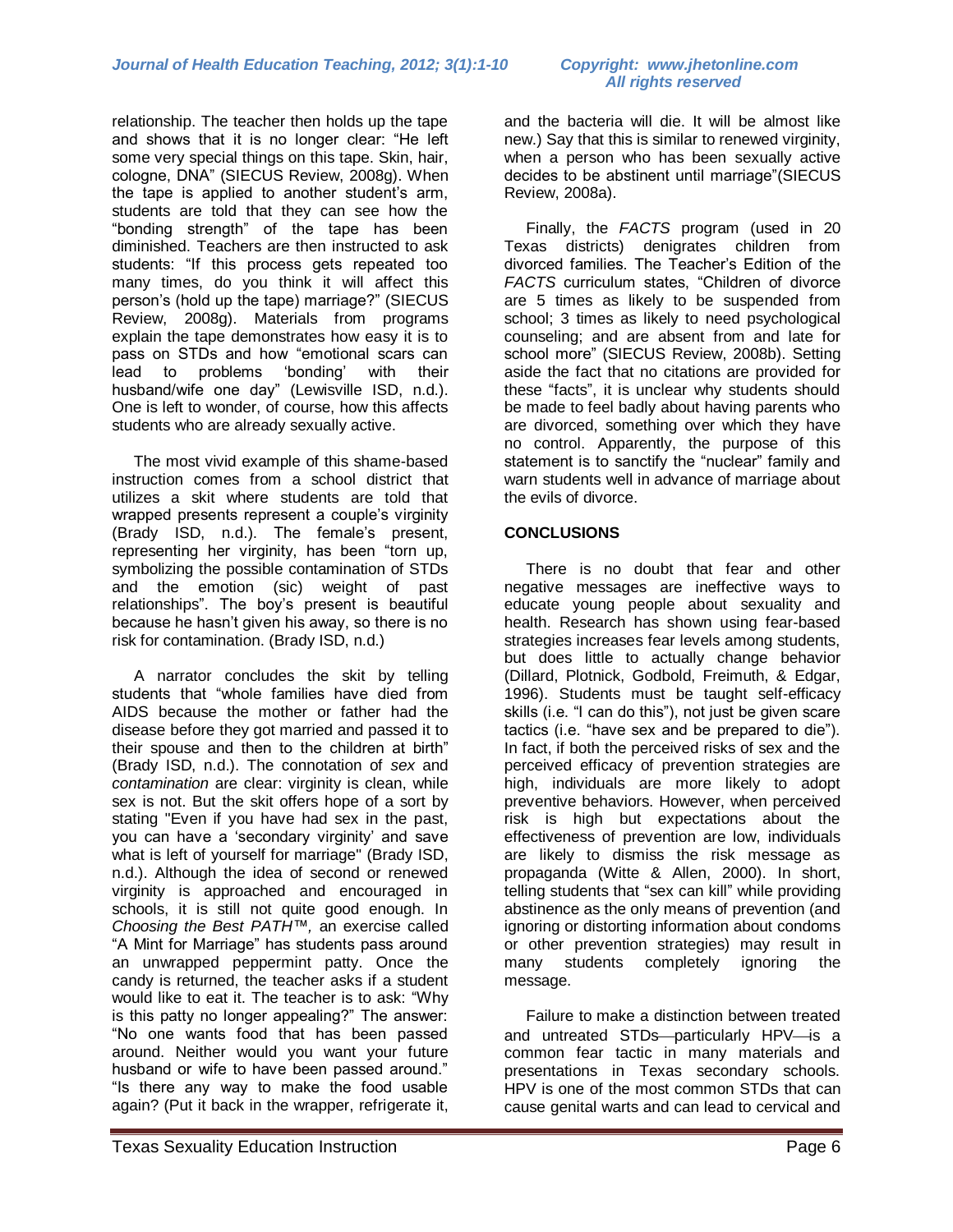other forms of cancer if left untreated (Centers for Disease Control and Prevention, 2011). Abstinence-only speakers and materials, however, commonly paint HPV as equivalent to a terminal cancer diagnosis. Untreated and highrisk HPV does lead to cervical cancer in some women (Centers for Disease Control and Prevention, 2011), but is not directly deadly. Unfortunately, most students never encounter this full explanation. Thus, it is unclear why youth would be educated that an STD diagnosis leads to death.

Materials and curricula submitted from school districts often took a negative turn with sexuality messages. Under this approach, students learn that engaging in pre-marital sexual behavior of any kind is primarily judged as a failure of character. Such tactics reinforce the association of shame and fear with sex, a natural human activity in which most people engage in as adults.

 There is no doubt that youth, especially in Texas, are faced with pressure from peers, pop culture and contemporary media regarding sexuality. Rather than focus on teaching students how to counter such pressures, some abstinence-only programs portray students who succumb to these pressures as inferior to those who do not. The representation of this pressure suggests that these peers dominate and excel beyond students who become sexually active.

It is also important to note that for some teens sexual activity is not consensual, but a result of sexual coercion or assault (Abma, Martinez, & Copen, 2010). For these teens, the message that sexual intercourse is a result of moral weakness or causes psychological damage could add further trauma. Most of the sexuality education materials used in Texas schools barely touch on sexual abuse and rarely distinguish between wanted and unwanted sexual behavior. No one chooses to be a sexual assault victim, and victims of any type of sexual violence or aggression should never be made to feel guilty or ashamed. In a worst-case scenario, it is possible that students who were forced to engage in nonconsensual sexual activity will internalize guilt and shaming messages and not report these crimes and/or seek help.

Even sexually active youth who decide to become abstinent are not always spared from shaming. Some abstinence-only programs

# *All rights reserved*

emphasize that sexually active students can choose to refrain from any further sexual activity through "secondary virginity" or "secondary abstinence". These terms have been popularized by the abstinence-only movement but are not concepts supported or used in the scientific or medical communities (Mayo, 2007).

Virginity pledges, designed to keep students virgins or to promote secondary virgins, can also provide an additional mechanism to shame students who break their abstinence pledges. Recent research has suggested that the sexual behavior of those who take virginity pledges does not differ from that of non-pledgers. Pledgers were less likely to protect themselves from pregnancy and STDs (Rosenbaum, 2009). A study released in early 2009 found virginity pledges may not affect sexual behavior, they may decrease the likelihood of taking precautions during sex (Rosenbaum, 2009). Another study found that over time, 53% of pledgers denied ever making a virginity pledge, demonstrating that educators who use these tactics hold these pledges in higher regard than the students who take them (Rosenbaum, 2006).

 A predominantly negative, fear-based approach to sexuality education actually creates and perpetuates silence about sexuality. Presenting students with negative and shameful information about sexuality can implicitly discourage questions about healthy sexuality, relationships, methods of protection, STD testing, sexual abuse and other important topics. This often means students feel too guilty, shamed or embarrassed to talk to trusted adults or to seek medical advice if they do engage in sexual behavior (Kay & Jackson, 2008).

This study was limited in that it depended on school personnel to submit all materials used to teach sexuality content. Although most school districts responded, they may not have documented all materials. Further, the authors recognize some curricula may have gone through a curriculum update since this study was conducted.

### **RECOMMENDATIONS**

 Informing students about realistic risks and outcomes of sexual activity is an important element of sexuality education. Educators using such materials do not err in providing this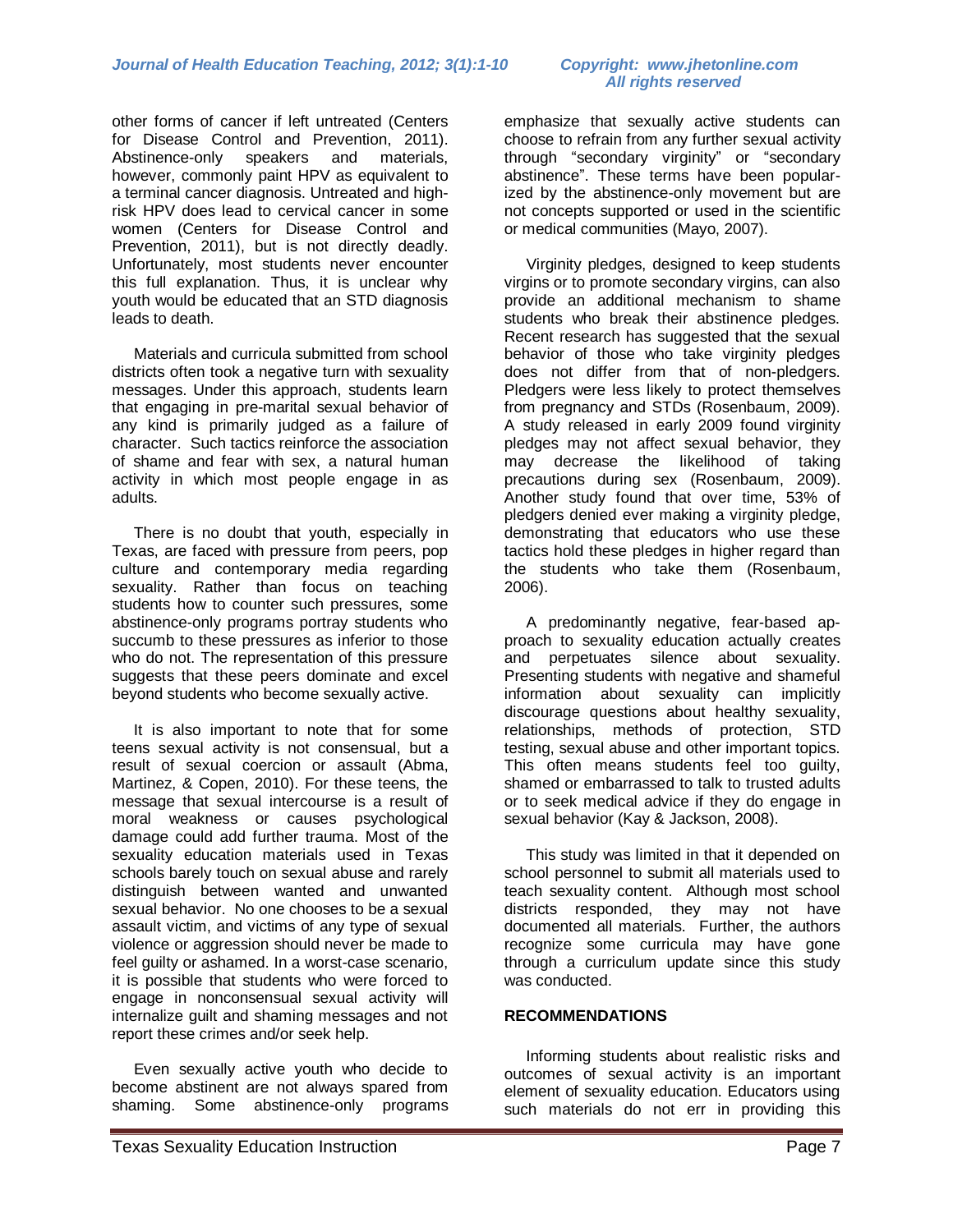information. However, in their zeal to scare students away from sexual activity, programs used in classrooms exaggerate and misrepresent the facts. Further, even when there is a push to eliminate federal funding for abstinenceonly sexuality education, support still exists for this type of education. Although federal funds have recently been dedicated to evidence-based teen pregnancy prevention, there is no doubt that materials like the ones presented in this study will continue to be used in classrooms across the nation. Educators need to continue supporting comprehensive teen pregnancy prevention programs, and promote evidencebased strategies at the local level to ensure that adolescents have the skills to ensure their own health. Health and sexuality educators face a daunting task when teaching about the risks of premature sexual activity. Young people need accurate facts about sexual activity and behaviors and when educators place an emphasis on shame and guilt during teaching, this kind of instruction carries its own potential consequences.

### **REFERENCES**

Abma, J.C., Martinez, G.M. & Copen, C.E. (2010). *Teenagers in the United States: Sexual activity, contraceptive use, and childbearing, national survey of family growth 2006-2008.*  Retrieved, November 15, 2011, from http://www.cdc.gov/nchs/data/series/sr\_23/sr23\_ 030.pdf

Bair ISD. (n.d.). Documents submitted by Baird ISD in response to Texas public information act request. On file at Texas Freedom Network Education Fund.

Brady ISD. (n.d.). Documents submitted by Brady ISD in response to Texas public information act request. On file at Texas Freedom Network Education Fund.

Burleson ISD. (n.d.). Documents submitted by Burleson ISD in response to Texas public information act request. On file at Texas Freedom Network Education Fund.

Centers for Disease Control and Prevention. (2008). *Youth risk behavior surveillance - United States, 2007.* Retrieved November 15, 2011 from [www.cdc.gov/HealthyYouth/yrbs](http://www.cdc.gov/HealthyYouth/yrbs%20/pdf/states/yrbs07_texas_us_comparison.pdf)  [/pdf/states/yrbs07\\_texas\\_us\\_comparison.pdf.](http://www.cdc.gov/HealthyYouth/yrbs%20/pdf/states/yrbs07_texas_us_comparison.pdf)

# *All rights reserved*

Centers for Disease Control and Prevention. (2010). *YRBSS: Comparisons between state or district and national results.* Retrieved December 27, 2010 from [http://www.cdc.gov/HealthyYouth/](http://www.cdc.gov/HealthyYouth/%20yrbs/state_district_comparisons.htm)  [yrbs/state\\_district\\_comparisons.htm](http://www.cdc.gov/HealthyYouth/%20yrbs/state_district_comparisons.htm)

Centers for Disease Control and Prevention. (2011). *How common are HPV and related diseases?* Retrieved November 15, 2011 from [www.cdc.gov/STD/HPV/STDFact-HPV.](http://www.cdc.gov/STD/HPV/STDFact-HPV.%20htm#symptoms)  [htm#symptoms.](http://www.cdc.gov/STD/HPV/STDFact-HPV.%20htm#symptoms)

Choosing the Best PATH. (n.d.). Teacher's guide, 6.

Devaney, B., Johnson, A., Maynard, R. & Trenholm, C. (2002). *The evaluation of abstinence education programs funded under title V section 510: Interim report.* Retrieved November 15, 2011 from http://www.mathematica- mpr.com/ publications/PDFs/evalabstinence.pdf

Dillard, J. P., Plotnick, C. A., Godbold, L. C., Freimuth, V. S., & Edgar, T. (1996). The multiple affective outcomes of AIDS PSAs. *Communication Research, 23*(1), 44-72.

Gordon, D. (2007). *STD prevention.* Documents submitted by Wichita falls ISD in response to Texas public information act request. On file at Texas Freedom Network Education Fund

Kay, J. F., & Jackson, A. (2008). Sex lies & stereotypes: How abstinence-only programs harm women and girls. New York, NY: Legal Momentum.

Kirby, D. (2008). The impact of abstinence and comprehensive sex and STD/HIV education programs on adolescent sexual behavior. *Sexuality Research and Social Policy: Journal of NSRC, 5*(3), 18-27

Kirby, D. (2007). *Emerging answers 2007: Research findings on programs to reduce teen pregnancy and sexually transmitted disease*. Washington, DC: National Campaign to Prevent Teen and Unplanned Pregnancy.

Kohler, P. K., Manhart, L. E., & Lafferty, W. E. (2008). Abstinence-only and comprehensive sex education and the initiation of sexual activity and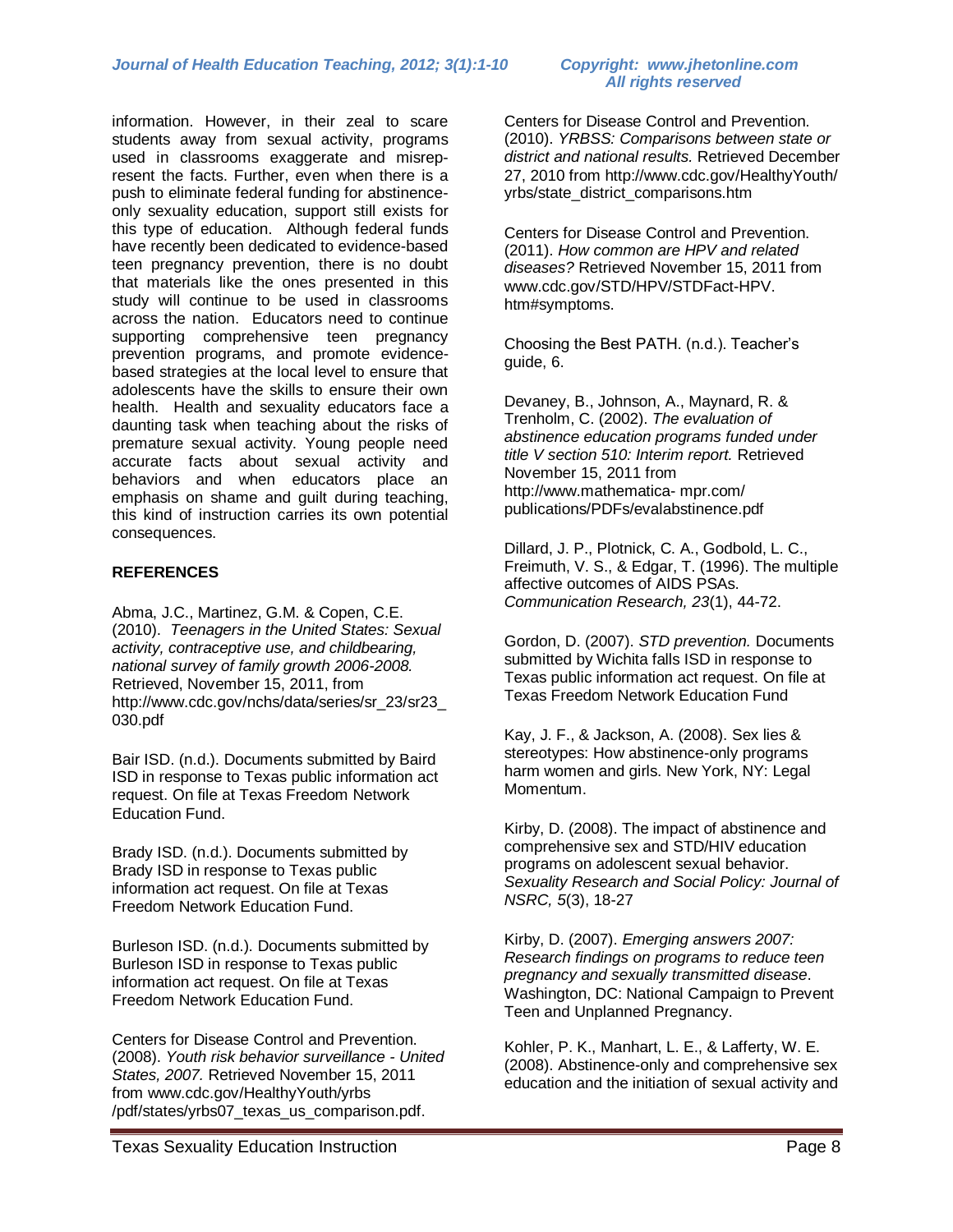teen pregnancy. *Journal of Adolescent Health, 42*(2), 344-351.

Lewisville ISD. (n.d.). *Real options for women [tape demo].*Documents submitted by Lewisville ISD in response to Texas public information act request. On file at Texas Freedom Network Education Fund.

Martin, J. A., Hamilton, B. E., Sutton, P. D., Ventura, S. J., Menacker, F., Kirmeyer, S., & Munson, M. L. (2007). Births: Final data for 2005. *National Vital Statistics Reports, 56*(6). Hyattsville, MD: National Center for Health Statistics.

Mayo, C. (2007). Disputing the subject of sex: Sexuality and public school controversies, 127- 128.

Midland/Odessa Area AIDS Support, Inc. (2008). *HIV/AIDS/STD prevention education program outline.* Retrieved January 12, 2009 from [www.ribbonsoflight.org/education.html.](http://www.ribbonsoflight.org/education.html)

Rose, S. (2005). Going too far? Sex, sin and social policy. *Social Forces, 84*(2), 1207-1232.

Rosenbaum, J. E. (2006). Reborn a virgin: Adolescents' retracting of virginity pledges and sexual histories. *American Journal of Public Health, 96*(6), 1098-1103.

Rosenbaum, J. E. (2009). Patient teenagers? A comparison of the sexual behavior of virginity pledgers and matched nonpledgers. *Pediatrics, 123*(1), 110-120.

Scripps Howard. (August 9-26, 2004). August Scripps Howard Texas poll.

Sexuality Information and Education Council of the United States (SIECUS). (n.d.). *Texas state profile, fiscal year 2007 edition.* Retrieved November 15, 2011 from [www.siecus.org/index.](http://www.siecus.org/index.%20cfm?fuseaction=Page.viewPage&parentID=487&grandparentID=478&pageId=860)  [cfm?fuseaction=Page.viewPage&parentID=487](http://www.siecus.org/index.%20cfm?fuseaction=Page.viewPage&parentID=487&grandparentID=478&pageId=860) [&grandparentID=478&pageId=860.](http://www.siecus.org/index.%20cfm?fuseaction=Page.viewPage&parentID=487&grandparentID=478&pageId=860)

SIECUS Review. (2008a). *Choosing the best PATH.* Retrieved November 15, 2011 from [www.communityactionkit.org/index.](http://www.communityactionkit.org/index)

SIECUS Review. (2008b). *FACTS.* Retrieved November 15, 2011 from www.communityaction kit.org/index.cfm?fuseaction=page.viewpage&pa geid=980.

SIECUS Review. (2008c). *Family accountability communicating teen sexuality (FACTS). Middle school, student handbook.* Retrieved November 15, 2011 from www.communityactionkit.org /index.cfm?fuseaction=page.viewpage&pageid= 980.

SIECUS Review. (2008d). *Family accountability communicating teen sexuality (FACTS). Senior high, student handbook.* Retrieved November 15, 2011 from www.communityactionkit.org /index.cfm?fuseaction=page.viewpage&pageid= 980.

SIECUS Review. (2008e). *Pam Stenzel: Review.* Retrieved November 15, 2011 from [http://www.communityactionkit.org/index.cfm?fu](http://www.communityactionkit.org/index.cfm?fuseaction=page.viewpage&pageid=1002) [seaction=page.viewpage&pageid=1002.](http://www.communityactionkit.org/index.cfm?fuseaction=page.viewpage&pageid=1002)

SIECUS Review. (2008f). *Sex respect.* Retrieved November 15, 2011 from [www.communityactionkit.org/index.cfm?fuseacti](http://www.communityactionkit.org/index.cfm?fuseaction=page.viewpage&pageid=990) [on=page.viewpage&pageid=990.](http://www.communityactionkit.org/index.cfm?fuseaction=page.viewpage&pageid=990)

SIECUS Review. (2008g). *WAIT training.* Retrieved November 15, 2011 from [www.communityactionkit.org/index.cfm?fuseacti](http://www.communityactionkit.org/index.cfm?fuseaction=page.viewpage&pageid=992) [on=page.viewpage&pageid=992.](http://www.communityactionkit.org/index.cfm?fuseaction=page.viewpage&pageid=992)

SIECUS Review. (2008h). *Why kNOw?* Retrieved November 15, 2011 from [www.communityactionkit.org/index.cfm?fuseacti](http://www.communityactionkit.org/index.cfm?fuseaction=page.viewpage&pageid=994) [on=page.viewpage&pageid=994.](http://www.communityactionkit.org/index.cfm?fuseaction=page.viewpage&pageid=994)

SIECUS Review. (2008i). *Worth the wait.* Retrieved November 15, 2011 from [http://www.communityactionkit.org/index.cfm?fu](http://www.communityactionkit.org/index.cfm?fuseaction=page.viewpage&pageid=996) [seaction=page.viewpage&pageid=996.](http://www.communityactionkit.org/index.cfm?fuseaction=page.viewpage&pageid=996)

SIECUS Review. (2008j). *Worth the wait: A fearbased abstinence-only-until-marriage curriculum for high school students.* Retrieved November 15, 2011 from [www.communityactionkit.org/](http://www.communityactionkit.org/) reviews/WorthTheWait.html.

SIECUS Review. (n.d.). *No apologies, the truth about life, love, and sex.* Retrieved November 15, 2011 from [www.siecus.org/\\_data/global](http://www.siecus.org/_data/global%20/images)  [/images/](http://www.siecus.org/_data/global%20/images)No\_Apologies.pdf. Texas Government Code, 552, 73Cong. (1993).

Texas Education Code, § 28.004, 74th Leg. (1995).

Texas Government Code § 552, 73rd Leg. (1993).